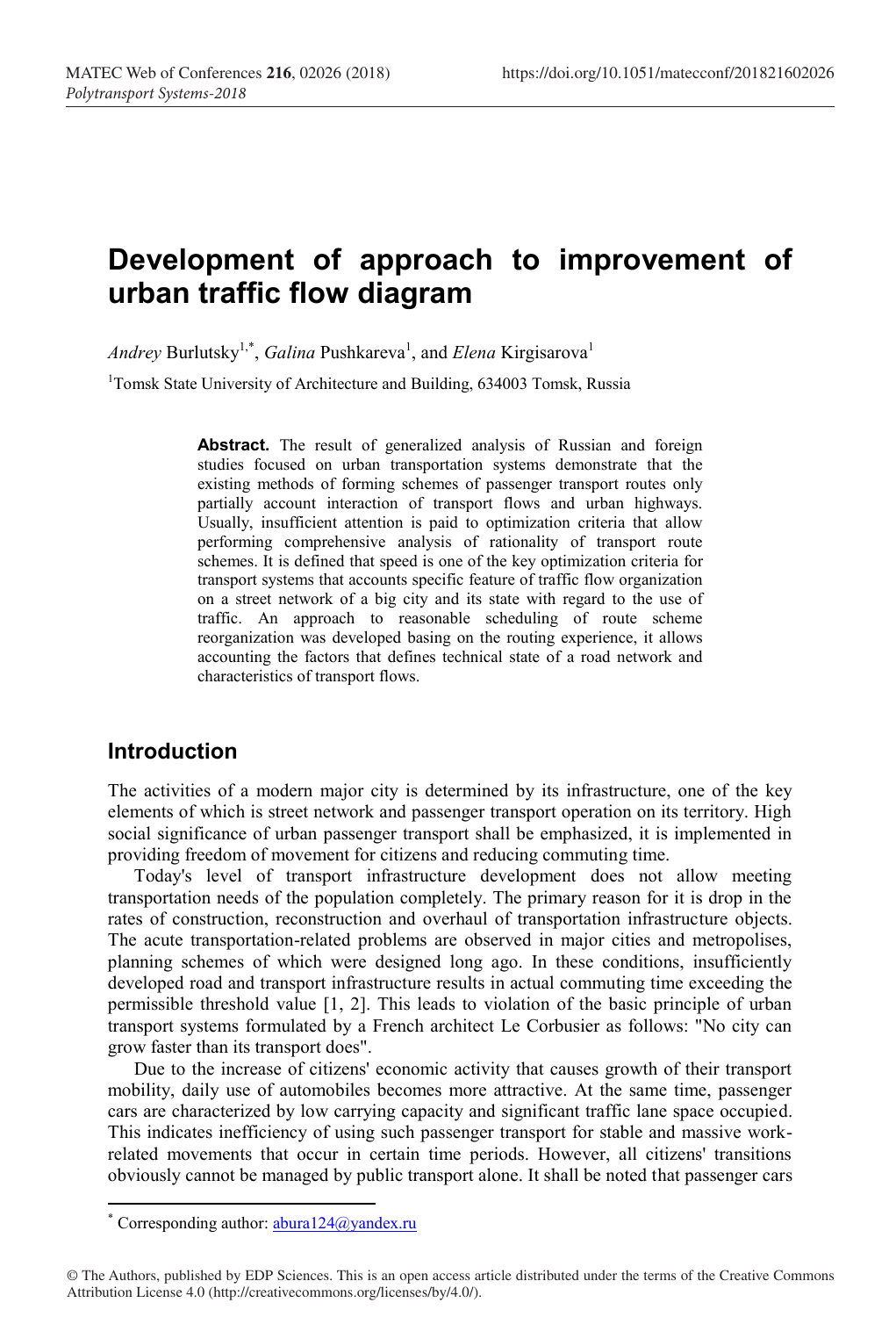have equal importance in organization of transportation, since they provide significant amount of cultural and social mobility of urban population [3].

Considerable growth of car ownership level peculiar to cities of Western Europe and the USA after the World War II provoked serious crisis processes accompanied by aggravation of transport situation. Back then, specialists realized that urban highways constructed before massive appearance of cars didn't comply with the traffic parameters. Further on, many American scientists confirmed the necessity to change the adopted European way of cities development that provides growth of public transport system [4–6].

According to the specialists' estimates [7, 8], Russia is more than 20 years behind the developed countries by the level of transport infrastructure development, repeating past mistakes of the western countries and facing the same problems. Project solutions currently designed in Russia mostly support interests of car owners who provide no more that 40% of the entire passenger traffic [3, 9].

Many researchers [4, 5, 7, 8, 10–13] note that selection of reasonable route schemes is one of the most issues for organization of public transport operation. Commuting time within the city largely depends on level of route scheme quality. Therefore, route scheme shall be considered along with street and road network of the city.

Scientists all over the world deal with the issues of bus route schemes improvement starting with the 1930th. The key studies in the field of design of urban public transport system belong to A. Aleksandrov, L. Bronstein, A. Zilbertal, V. Larioniv, A. Polyakov, D. Samoilov. Development of scientifically proven methodologies for designing bus route schemes is studied in the works of B. Gerominus, D. Dzhumaev, M. Antoshvili, V. Buneev, G. Varelopulo, I. Spirin, E. Safronov, M. Khrushchev [3], F. Glik [5], S. Olkhovsky [11] and V. Yavorsky. Among foreign studies, special interest is caused by the issued of modeling of public transport network [14].

Analysis of the routing experience demonstrated that provision of the existing methods of optimal routing schemes design require clarification as they do not account technical parameters of urban streets and roads. For the above reasons, further development of approach to reforming th route scheme with the reference to the highway system operation is considered a relevant issue.

### **Research methods**

Based on the analysis of requirements to operation of urban public transport which are presented in detail in scientific literature, the key principles of route schemes optimization were developed (Fig. 1) [9].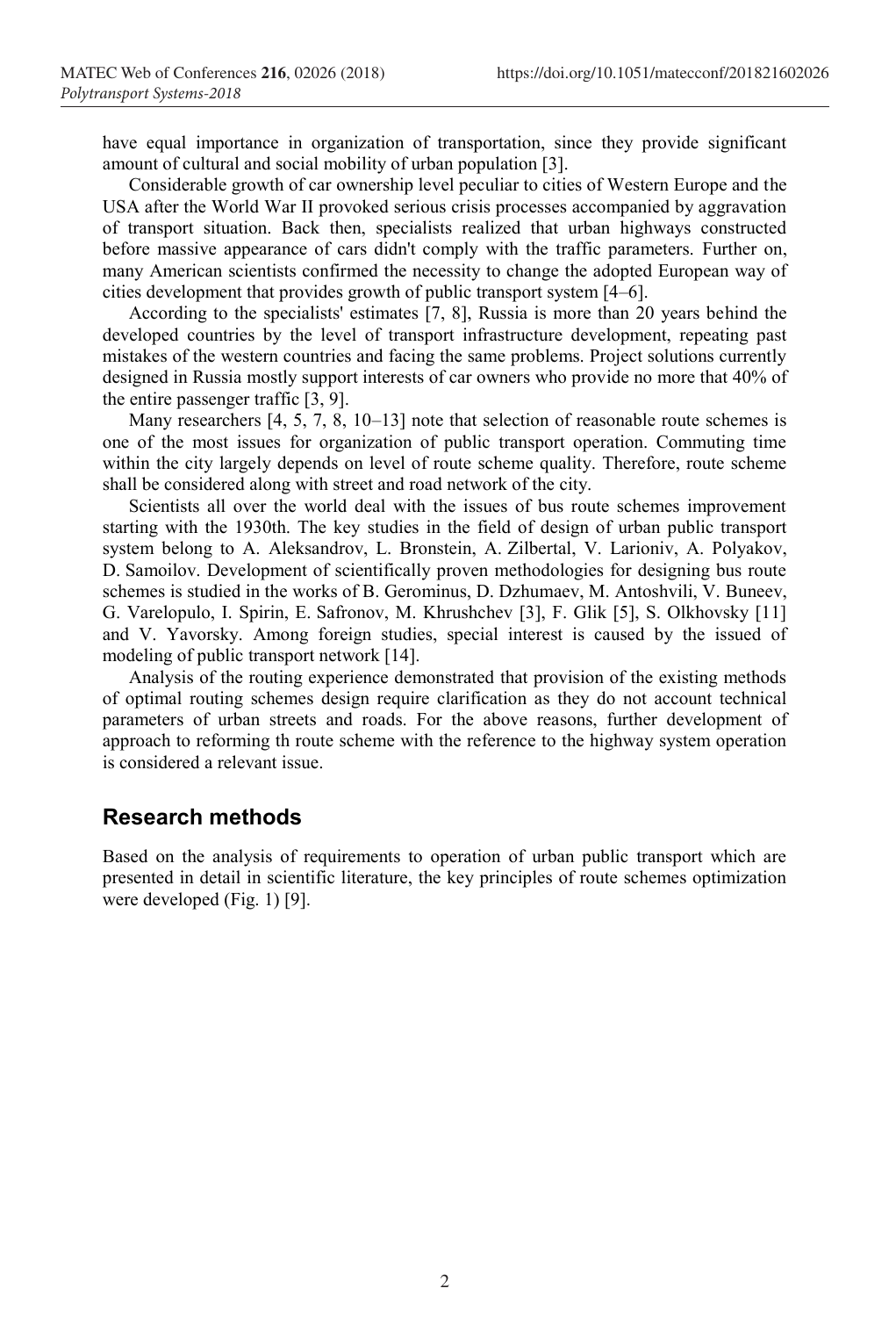

**Fig. 1.** Principles of route schemes optimization.

Representation of the set objective as a number of operational efficiency criteria is one of the key stages of studying a system of urban passenger transport. The most effective method enables searching solutions based on one crucial criterion with transition of the rest criteria in the category of limitations. In general form, it can be put as follows [9]:

$$
\begin{cases} \begin{array}{l} X \rightarrow \text{extrem} \\ Y_1^{\min} < Y_1 < Y_1^{\max} \\ \dots \\ Y_n^{\min} < Y_n < Y_n^{\max} \end{array} \end{cases} \tag{1}
$$

where  $X$  - the crucial criterion defined on the basis of expert evaluations;

Y - multitude of second tier criteria sufficient for complete description of the role of the studied object.

The optimization criteria for certain routes and route schemes accepted in the study are presented in Table 1. According to the majority of scientists, commuting time of citizens can be taken as a key optimality criterion. It should be mentioned that the standard for work-related commuting time are settled in the existing regulatory document [15].

Taking into account multicriterion nature of routing task, the approach to selecting the most rational solution shall be presented in the following form [9]: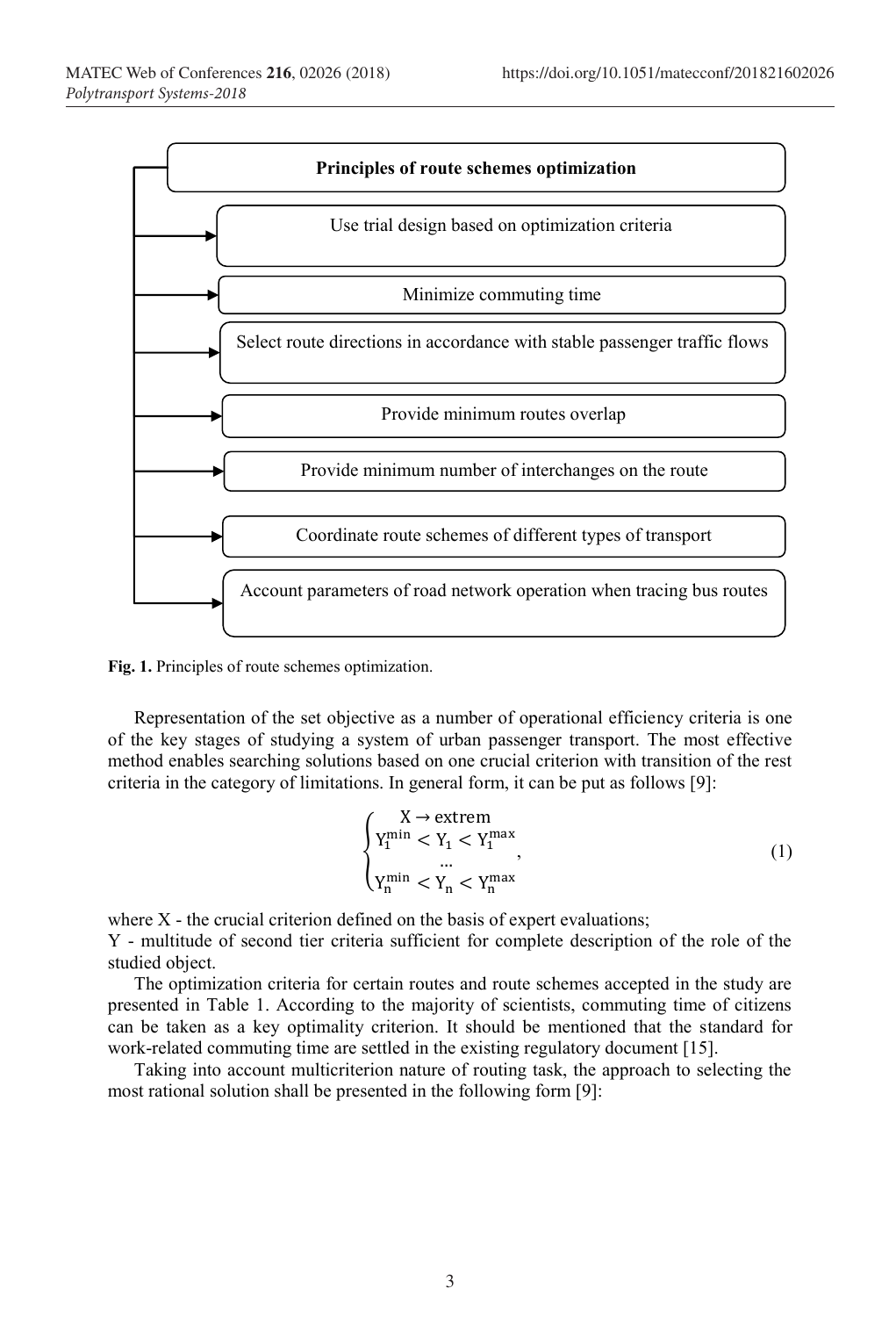for route scheme

for certain route

$$
\left\{\begin{array}{l} t_{av}\rightarrow \min \\ K_r^{\min}< K_r < K_r^{\max}\\ \delta_r^{\min}< \delta_r < \delta_r^{\max}\\ K_i^{\min}< K_i < K_i^{\max}\\ K_{ipub}< K_{ipub}< K_{ipub} \end{array}\right. ; \qquad \qquad \left\{\begin{array}{l} t_{av}\rightarrow \min \\ l_{\min}< l_r < l_{\max}\\ K_i < K_i^{\max}\\ K_{occ}> K_{occ}^{\min}\\ l_{rp}< l_{\max} \end{array}\right. \qquad (2)
$$

| Optimization<br>of<br>optimization | Criterion<br>of optimization                                                  | Rational limits of<br>criteria variation |
|------------------------------------|-------------------------------------------------------------------------------|------------------------------------------|
| route<br>schemes                   | Average commuting time of a citizen $t_{av \text{pub}}$                       | $t_{\rm av\,pub}$ <40 min                |
|                                    | Coefficient of interchanges $K_i$                                             | 1.15 < K <sub>i</sub> < 1.30             |
|                                    | Route coefficient $K_r$                                                       | 2.0 < K <sub>r</sub> < 3.0               |
|                                    | Density RN $\delta$ .                                                         | $1.5 < \delta_{\rm r} < 2.5$             |
|                                    | Coefficient of indirectness of traffic on a route network $K_{i \text{ pub}}$ | $K_{i \text{ pub}} < 1.25$               |
| <b>bus</b><br>route                | Average commuting time of a citizen $t_{av}$ RT                               |                                          |
|                                    | Route length l <sub>r</sub>                                                   | regular 15-30 km<br>circular up to 40 km |
|                                    | Coefficient of available places occupancy $K_{\rm occ}$                       | K <sub>occ</sub> > 0.5                   |
|                                    | Road pavement condition index $I_{rn}$                                        | $I_{\rm rp}$ < 3.0                       |
|                                    | Coefficient of indirectness of traffic on a route $K_r$                       | $K - 1.25$                               |

**Table 1.** Optimization criteria for passenger transport route schemes.

Among the existing approaches to improving current route scheme the method of successive approximations to the optimum variant studied by F. Glik [5] should be noted. This approach has been developed in the works of S. Olkhovsky [11] and V. Yavorsky. They proposed more detailed dependences and algorithms that account a number of additional criteria when correcting the route network. These ideas were taken as a basis of the method [9] proposed in this paper.

The studied method is based on the analysis of the mobility plan for transportations that are not served by routes included in initial basic frame. Next step in the design of a new prospect route consists in selection of its foundation that corresponds to the most straight chain from the table of unimplemented connections with the highest value of passenger flow. Further actions include building up the considered foundation by adding the most suitable sections. All connections that partially overlap with the route foundation are considered, later they become elements for building several variants of superposed chains. By building-up connections to the initial chain one successively moving towards the supposed destination points. The process of building-up connections is repeated for each superposed chain which shall now be considered as a new route foundation. Based on the obtained tree of chains a set of variants of the designed route is formed (Fig. 2). As a result of directed search the mot reasonable variant which accounts optimization criteria is selected (Table 1), later is will be included in the rational route scheme.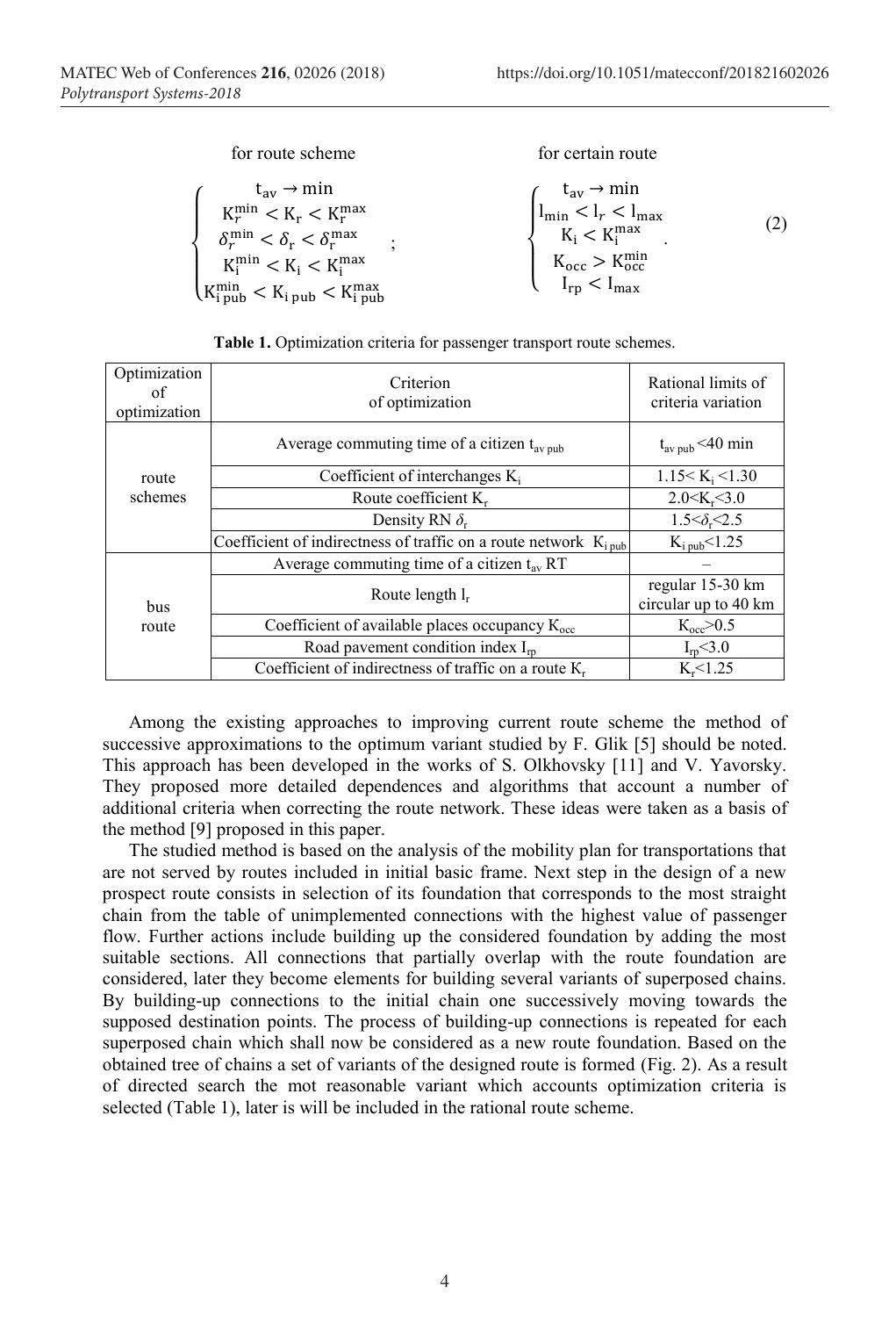

**Fig. 2.** Formation of variants of superposed chains.

The most rational variant of the studied route is determined in accordance with the adopted optimality criterion, among which are: average commuting time of a citizen tav, route length  $I_r$ , coefficient of indirectness of traffic on a route network  $K_i$ <sub>pub</sub>, Coefficient of available places occupancy  $K_{\text{occ}}$ . The procedure of inclusion on the initial frame of a new route is repeated until all possible transportations are implemented. The desired number of interchanges between the disconnected districts shall not be more than 1. The process of designing a new route scheme is considered complete in case it fully complies with all the required conditions.

#### **Results**

Due to using combined analysis and directed variants selection it is possible to obtain a single route scheme variant, the parameters of which are close to that of the optimum variant. Formation of various route scheme variants can be based on alternative scenarios of urban transport network development. The most preferable route scheme variant is selected on the basis of the above optimality criteria. Commuting time of citizens is considered the most important criterion.

The main stages of route formation, as well as building-up of a rational route scheme with the account of highway network development are presented in Figures 3-4.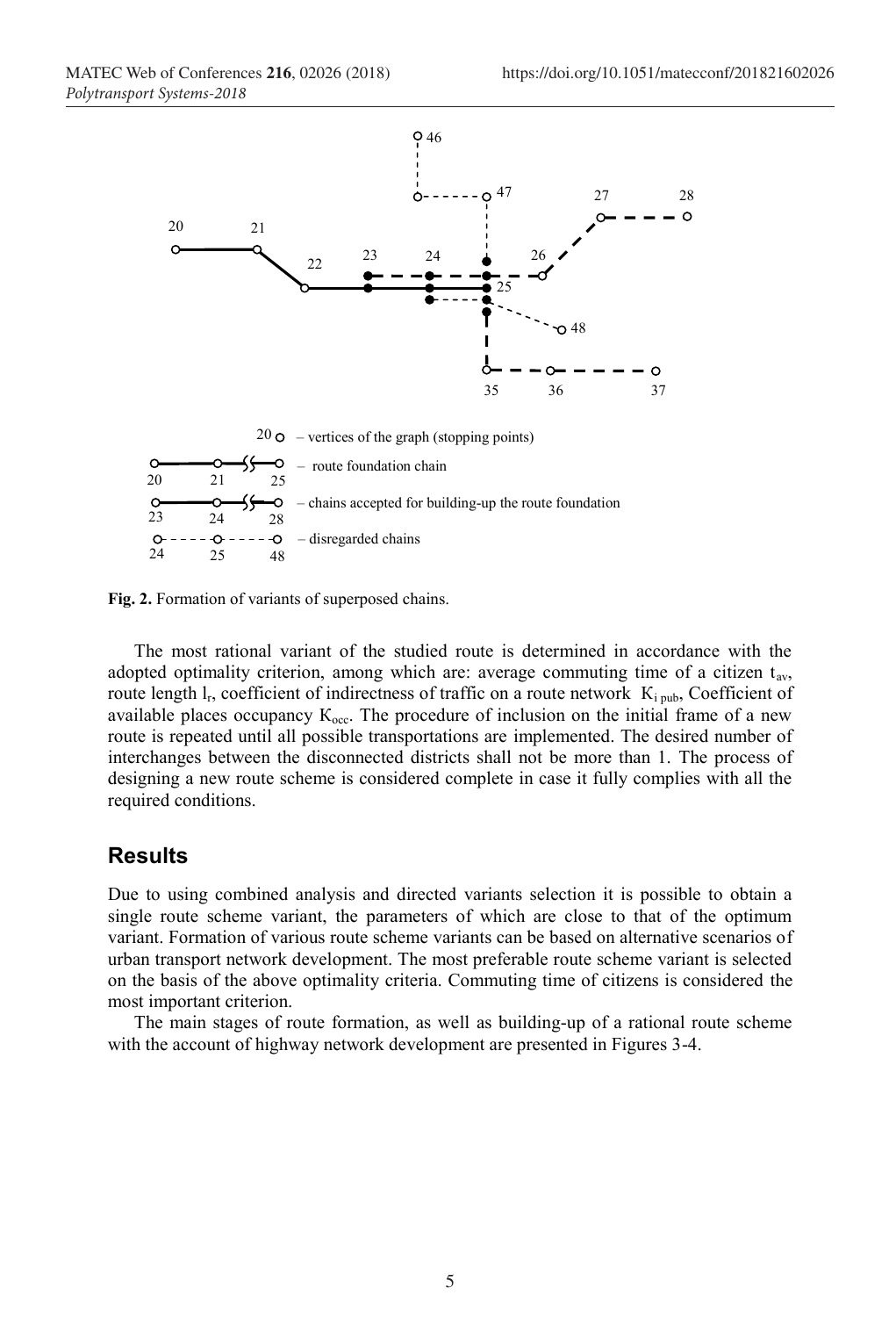

**Fig. 3.** Succession of actions of passenger route design with the account of technical condition of the road and street network of a city.

A mobility plan of work-related transitions between the distinguished transport districts of a city is developed for a certain time period.

The initial frame of route scheme (basic variant) is built, mostly using routes that do not require correction.

By successive inclusion of new routes in the initial frame, variant of the route scheme that satisfies optimality criteria is developed.

Scenarios of improving efficiency of urban road network operation is developed by considering measures of various complexity and capital capacity.

Following the scenarios of road network development the route scheme variants are formed.

Based on evaluation of economic efficiency the most rational variant for developing road network and route scheme for passenger transport is selected.

**Fig. 4.** Succession of actions of passenger route design with the account of improvement of operational parameters of the road and street network of a city.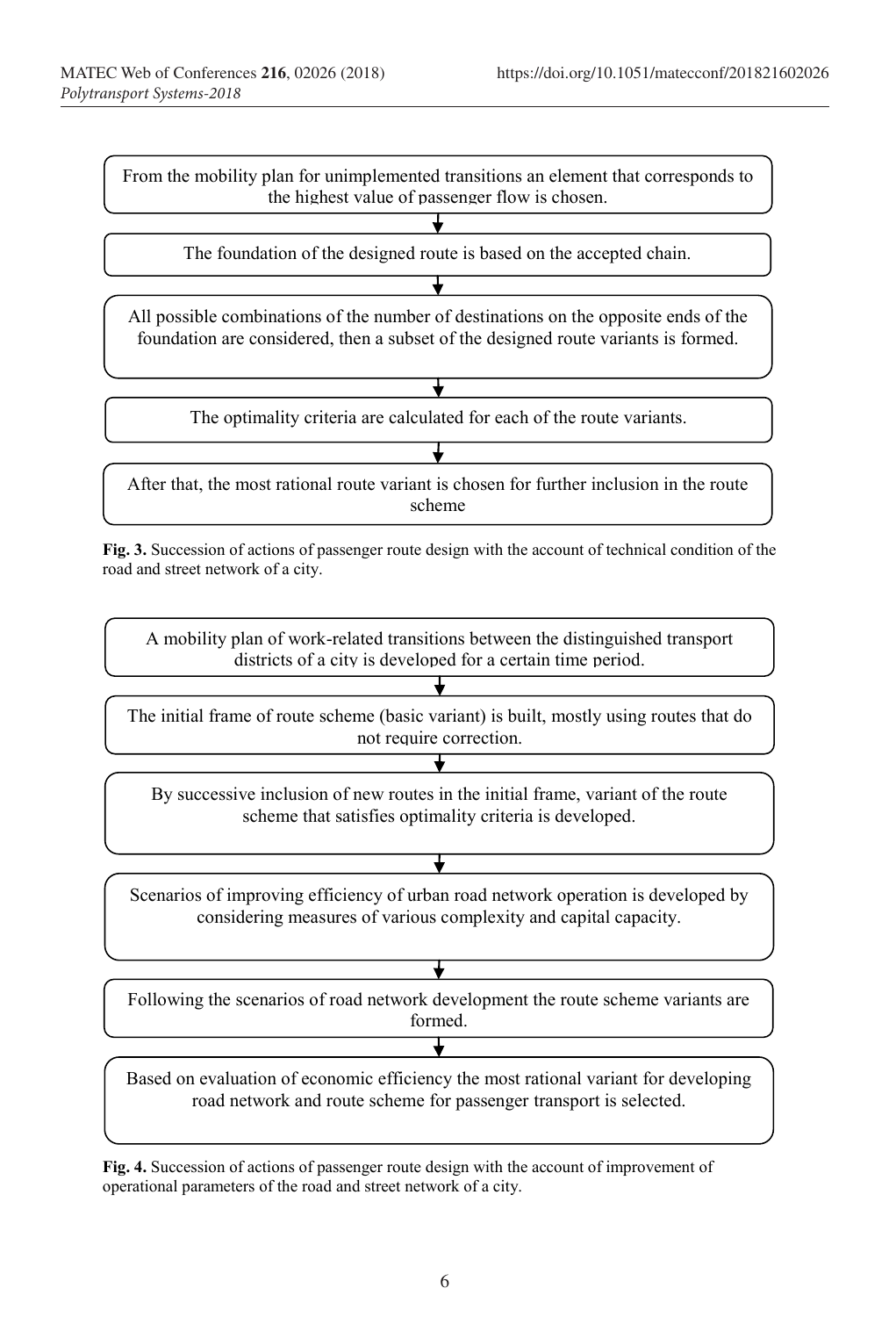# **Conclusion**

Taking into account the accumulated routing experience,the approach to improvement of bus route scheme for a big city is developed in relation with operational condition of road and street network. Compared to the previously designed methods, the proposed approach accounts optimality criteria that allow comprehensive evaluation of route scheme efficiency. The essence of the approach consists in connecting individual sections of transport network and successive designing of competing route variants, one of which will then be included in the rational route scheme. At the final stage of the proposed algorithm alternative variants of rational route schemes are developed on the basis of scenarios for urban transport infrastructure development. This method will ensure increase in the traffic flow movement speed and as a result decrease in indirect commuting time. Further research will be focused on specification of dependences and calculation algorithm for movement speed of various types of passenger transport. Besides, further studies will suggest more complete account of factors that determine operational condition of road and street network, and parameters of transport flows, as well as their combination.

## **References**

- 1. V.M. Buneev, V.I. Novoselov, N.N. Putilova, *Jeffektivnost' gorodskogo passazhirskogo transporta: metody ocenki i obosnovanija* [Urban passenger transport efficiency: evaluation and substantiation methods] (NGAVT, Novosibirsk, 2008). (in Russian)
- 2. I.S. Efremov, *Teorija gorodskih passazhirskih perevozok* [Theory of urban passenger transportations] (Vysshaya Shkola Publ., Moscow, 1980). (in Russian)
- 3. M.V. Khrushchev, *Metody obshhej i lokal'noj marshrutizacii avtobusnogo transporta v gorodah* [Methods of general and local routing of urban bus transport] (GUU Publ., Moscow, 1999). (in Russian)
- 4. Vukan R. Vuchic, *Transport v gorodah, udobnyh dlja zhizni* [Transportation for livable cities] (Territorija budushhego, Moscow, 2011). (in Russian)
- 5. F.G. Glik, *Interaktivnoe konstruirovanie marshrutnoj sistemy gorodskogo passazhirskogo transporta* [Interactive design of route system of urban passenger transport] (Budivel'nik, Kiev, 1987). (in Russian)
- 6. А.А. Burlutsky, V.I. Korenev, U.U. Guseva, Vestnik of TSUAB, **1** (2018). (in Russian)
- 7. М.R. Yakimov, U.V. Trofimenko, *Transportnoe planirovanie: formirovanie jeffektivnyh transportnyh sistem krupnyh gorodov* [Transport planning: building efficient transport systems for major cities] (Logos Publ., Moscow, 2013). (in Russian)
- 8. A.Y. Mikhailov, I.M. Golovnykh, *Sovremennye tendencii proektirovanija i rekonstrukcii ulichno-dorozhnoj seti gorodov* [Modern trends in design and reconstruction of urban road and street networks] (Nauka Publ., Novosibirsk, 2004). (in Russian)
- 9. А.А. Burlutsky, *Obespechenie jeffektivnosti funkcionirovanija dorozhnoj seti krupnogo goroda na osnove ucheta ee vzaimodejstvija s potokami passazhirskogo transporta (na primere g. Tomska)* [Ensuring operational efficiency of road networks in major cities based on accounting its interaction with passenger transport flows, example of Tomsk] (Tomsk, 2015). (in Russian)
- 10. М. Vol, B. Martin, *Analiz transportnyh sistem* [Analysis of transport systems] (Transport Publ., Moscow, 1981). (in Russian)